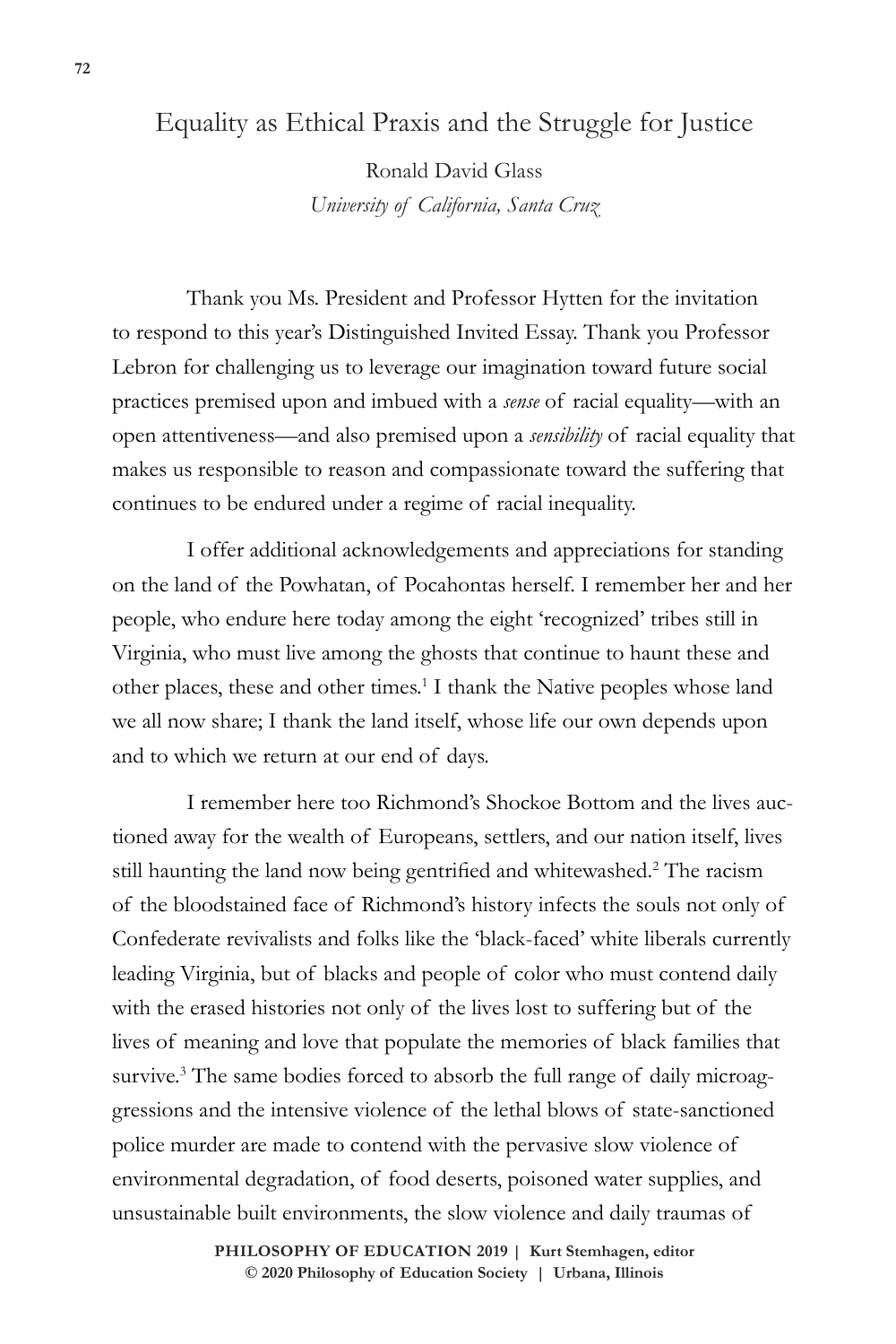racism.<sup>4</sup> In remembrance of all this, I thank the laborers of those generations and their descendants whose exploitation then and now enables my own privileged vantage point.

Finally, I thank all of you for walking the path of these reflections with me. This article will hopefully be thinking with rather than against the main points of Professor Lebron's argument, and though I will raise some concerns and cautions I will mostly point toward what I hope will be some fruitful directions for him.

First, I appreciate and welcome Professor Lebron's embrace of the pragmatic tradition and non-ideal theory to grapple with the phenomenology of inequality and racism. I agree that our lived condition of pervasive historical and ongoing inequality (race, class, gender, religion) puts the lie to the democratic promise of respect for the dignity and rights of all since so many have for so long been systematically deprived of due care, acknowledgment, and recognition as equal members of the community. I believe it is the way that this history is sedimented into our bodies and perceptions, the way it orders everyday life, disciplining our actions, conceptions, emotions, and the regimes of truth through which we live, that makes it incredibly difficult to experience equality across racial differences.<sup>5</sup> This is why our sense of equality is adumbrated against our experiences of inequality, of being treated with disrespect and unfairly. Professor Lebron argues that if we are to have an experience of equality that a 'certain manner of attentiveness' and 'set of skills' must be acquired for residents in our communities (and not only citizens I would add) to form the bonds of cooperation and relations needed for a democratic society to come into being.

Professor Lebron's foundational claim is that blacks do not come into view for most (white) people as worthy of full human recognition, that is, as persons in possession of human vulnerabilities that require ethical and emotional responses, and in possession of warrants to rights that demand respect and demand our responsible action. Yet despite the persistent history of marginalization and indifference, the moral urgency of racism (racial inequality) "cannot be gleaned any other way than by understanding what racial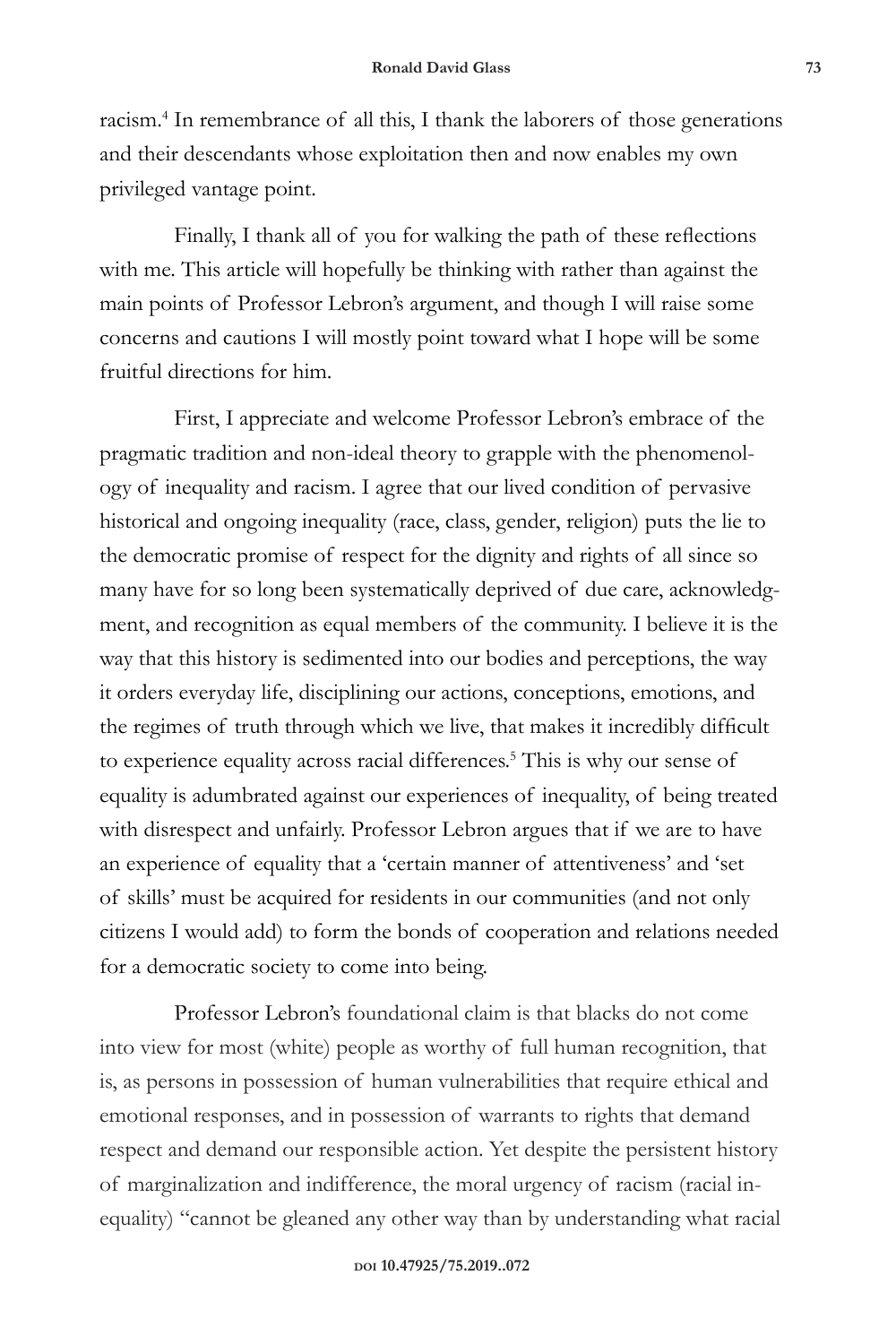inequality does to black Americans, the force with which it does it, and the range of responses it generates that typically fall from view in analytic liberal theory: despair, hope, rage, ambivalence, alienation, indignation, melancholy, and so on."6 Professor Lebron argues that acts of imagination and skilled attention can make connections across this gap for those who typically fail to see blacks as proper recipients of the respect that is fundamental to equality.

As Professor Lebron puts it: "When we are attentive we provide the imagination range to sense the more difficult aspects of others' lives under inequality; when we are skilled we deploy a finer sensibility in taking the proper ethical stance towards others' experiential difficulties under a regime of racial inequality."7 To establish a framework for re-approaching the problem of racial inequality in this way, Professor Lebron analyzes the discursive dynamic or transaction between a person making a claim of equality and her interlocutor, and he provides three schematic pairs of concepts meant as a "foundation, though not full accounting, of the necessary skills" needed for the interlocutor to respond to ethical challenges raised in the claim.<sup>8</sup> Claims to equality are offered with reasons of various sorts, and Professor Lebron suggests we have a moral duty to be "properly receptive" to those reasons (I note in passing that much is unspecified here by Lebron, both in terms of what can count as a reason and what it means to be 'properly' receptive), and this receptivity can enable us to become responsible to the claim and to feel compassion for the pain caused by the injustice of the inequality. "[E]quality demands that claims be assessed and responded to by imagining what it is like to be the person making claims."9

This relational connection between the interlocutors can happen only when they both are engaging in the same kind of language game. In thinking of this exchange about in/equality, Professor Lebron pursues what I think is a limited example of a basketball game, which like Rawls' original position, seems to be located nowhere at all and seems to be being played by no one in particular at all. I want to suggest that this analogy doesn't work because to know something of this game, we need to ask, where is this game being played? When is it being played? What are the ages, genders, and races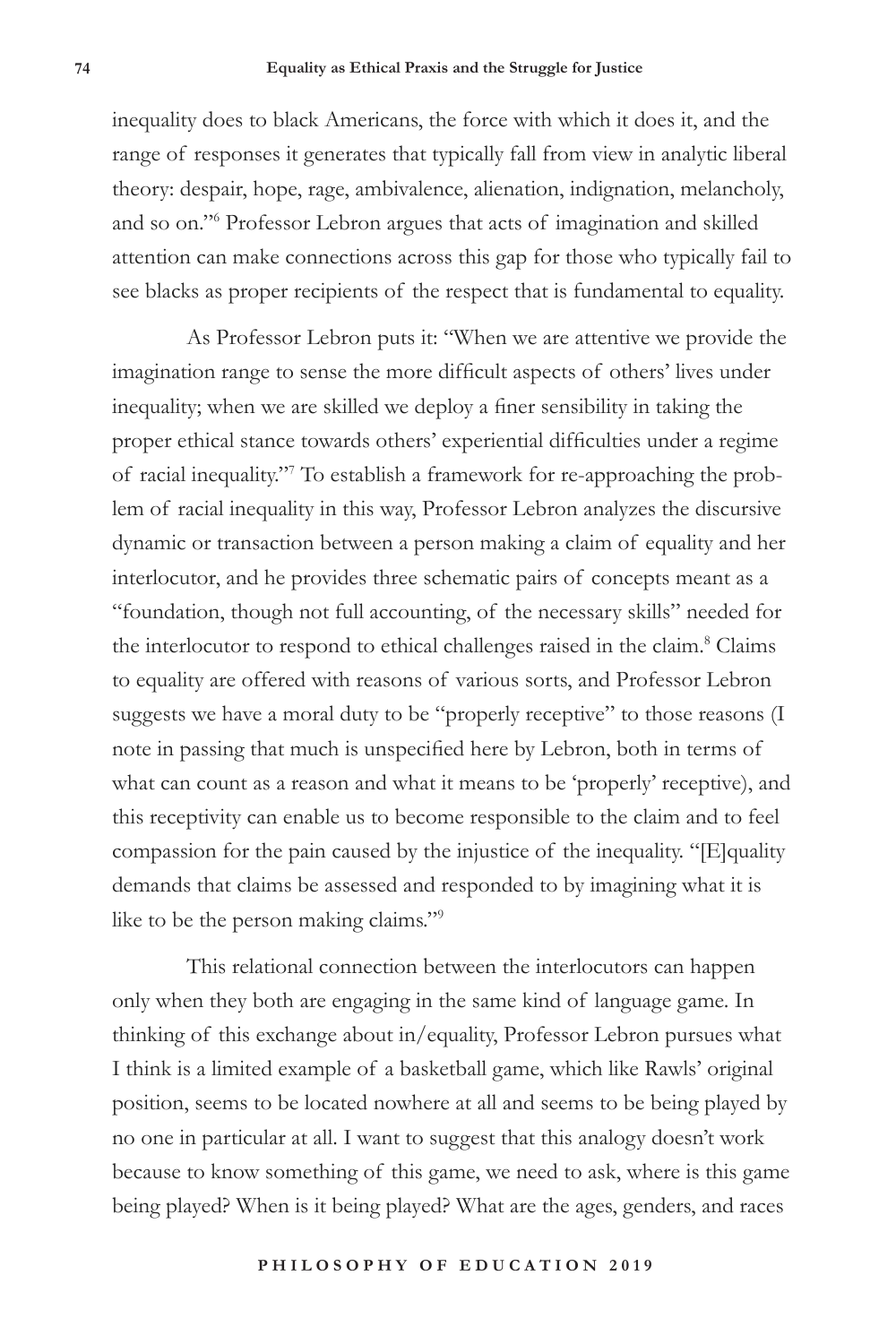of the players? Are they playing by general rules of the game, or by the home court rules (e.g., winners' or losers' outs)? Who are the referees? Moreover, the game of basketball is a bounded competition, with one winner, and players attempt to deceive, misdirect, and otherwise confuse their opponent and prevent them from playing their best game. I think this is not a model for the unbounded dynamic of democracy, nor for ethical relations, and I would urge him to find a different example. And while I am also not enamored of his second example of black Darryl's recounting of his racially profiled police stop to his white colleague, I won't say more about either analogy here. What Professor Lebron is after is a way to think about the black experience of spatial and temporal racism—"democratic distance" and "democratic disaffection"—and about the skills that whites need to be able to hear and respond to blacks' claims in these regards. Professor Lebron offers three loosely paired skill sets that whites need to undergird their imaginative engagement with the black experience of in/equality, and for each pair, I will suggest some extensions or considerations.

The two parallel sets—narrative, reasons, and affect, paired with receptivity, responsibility, and compassion—are meant to outline the kind of developed habits that rely on deft handling and sensitivity to context and others that Professor Lebron regards as necessary to generate a dialogue on racial in/equality.

I think it has to be noted that for whites in general to be able to be receptive to the stories or narratives of blacks and others who have been treated unjustly, to be open in this way, is already a very significant achievement. Openness requires us to attend to the complexity of our lives and identities, to our extensive relations to a wider moral community that not only includes all other persons but all other living beings, the air, water, and land itself. It requires us to know the tangled roots of our past and the hauntings of the present. It requires us to grasp our own intersectionality and plural selves and their bearing on our understanding in general. It requires us to face the complexity of the fact and irreducibility of moral pluralism, that moral outlooks and guidance on the good and right are more akin to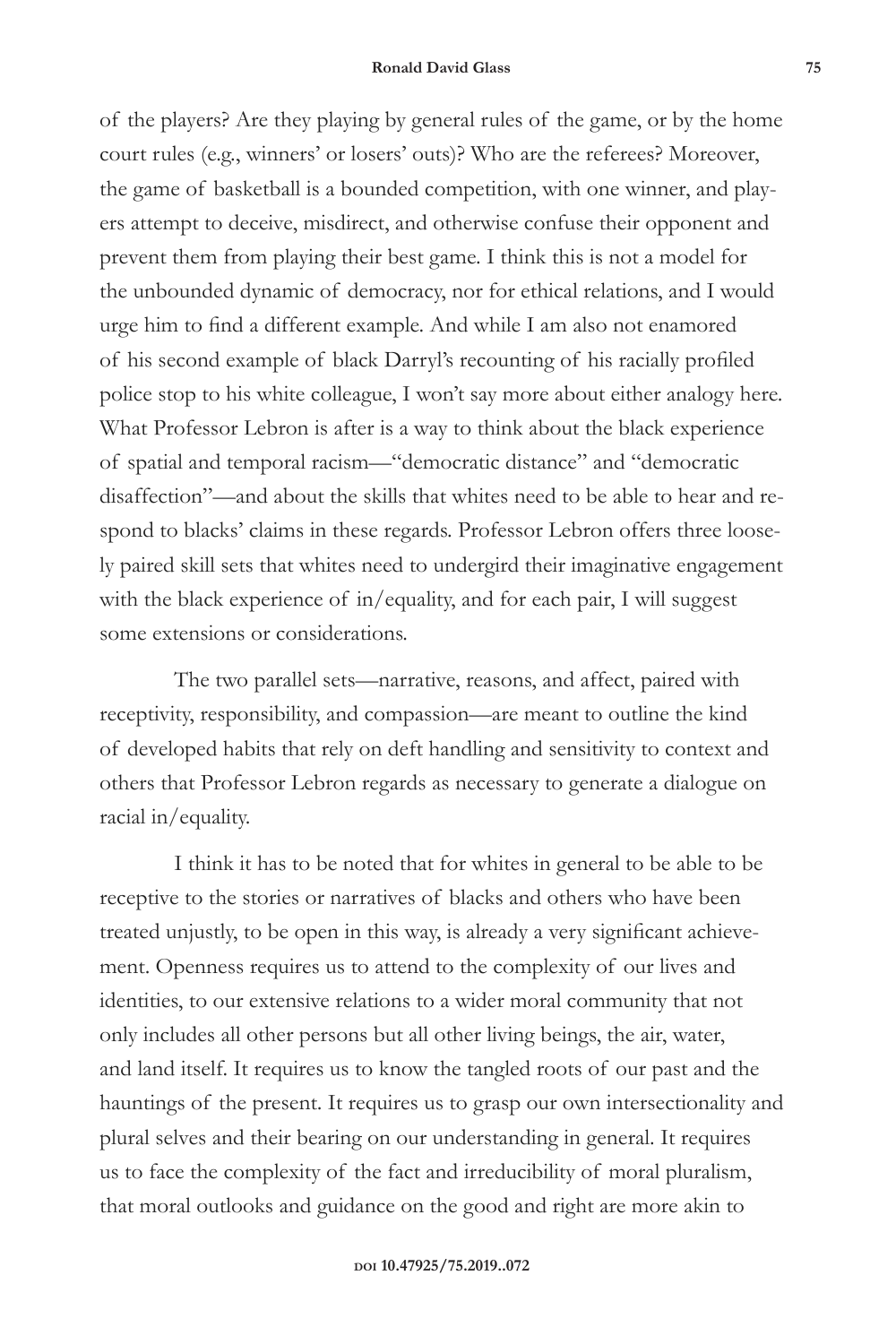the diversity of natural languages without direct inter-translations and no final ordering principle.10 Perhaps it even requires us to grasp that schooling's ranking and sorting regimes are deeply implicated in the shaping of the "common sense" logics of meritocracy (that our performance in the limited measures of school warrants our merit in general which in turn warrants our access to opportunities outside of school), of deficit (that school measures and outcomes reflect intelligence, morality, and character, and shortfalls on standards reflect individual and familial flaws), and scarcity (that social goods and opportunities are limited and to be distributed through competitions so outcome inequalities reflect the survival of the fittest), that these school logics themselves help organize and reinforce racial inequality.<sup>11</sup>

This complexity that must be understood in order to hear and respond across racial differences is further complicated by the fact that neither we nor our situations are fully transparent to ourselves, nor can they ever be, and so there are always levels of opaqueness in our knowing, feeling, and being with others. Only attentive to this complexity can we begin to forge an openness and spaces wherein we might engage the other as ourselves, as our equal. Only resistant to the common sense that makes the racial order seem self-explanatory and reasonable can we engage the other with receptivity; we have to actively refuse the dominant orders and their pervasive manifestations not to be continually overrun by them.

Only through an active anti-schooling and anti-common sense set of skilled habits can we be open to discover deeper layers of truth in ourselves and others. A kind of ideological psychoanalytic healing needs to take place to work our way through self-deception, through dominant ideological distortions. This means we must become vulnerable to unexpected truths about ourselves and others. The challenge of this vulnerability falls unevenly on us, based on race, gender, and class. Some must risk more than others to find their way to being able to hear the stories of the innocent suffering of others, to remember stories long repressed, to stand openly in common spaces to receive and be receptive to others.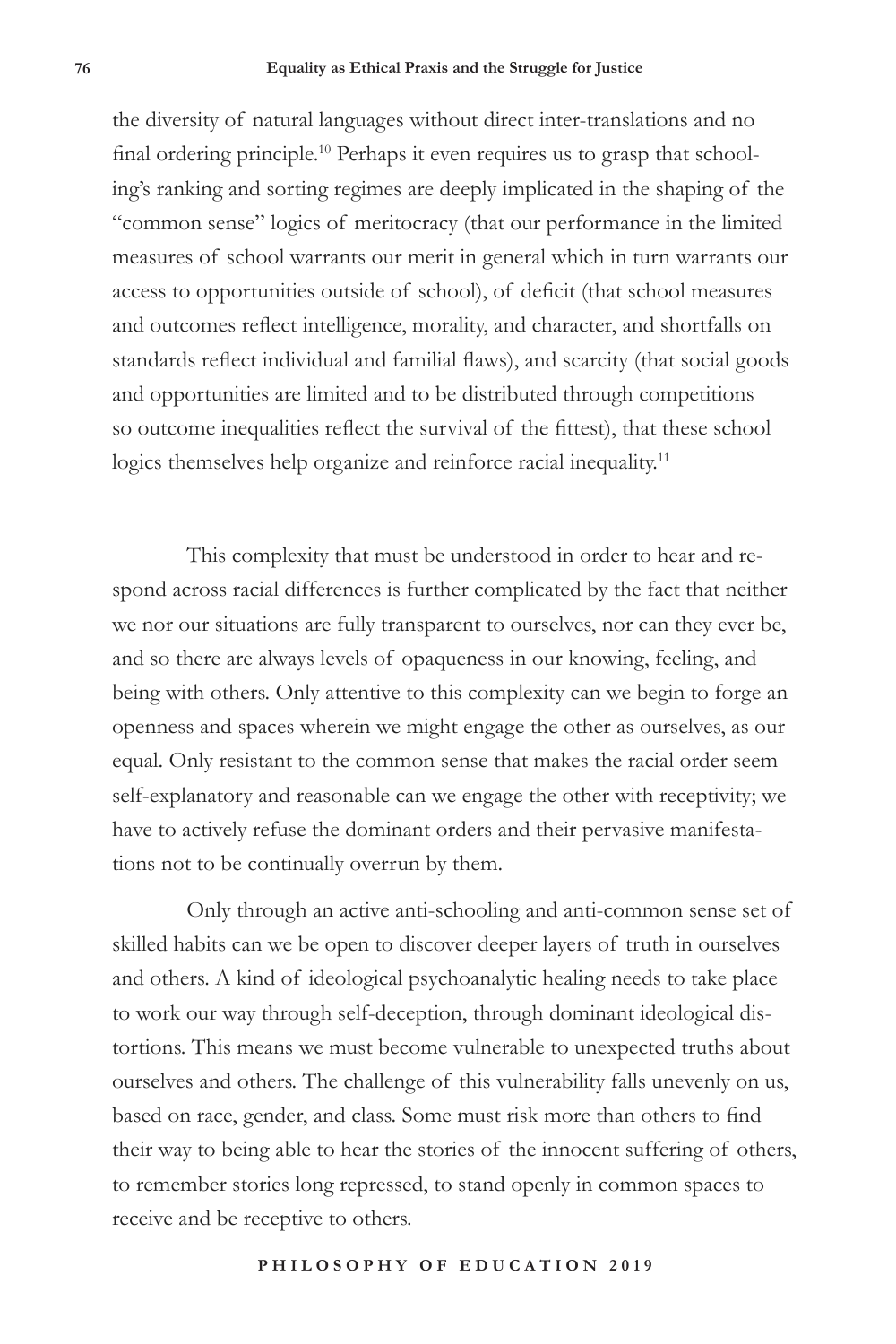## **Ronald David Glass 77**

Professor Lebron is right, I agree, to highlight the sense and sensibility of affect, of compassion in his argument; I think it is essential precisely in this context of complexity, of fraught openness, in the effort to receptively hear with heart. I would suggest that in this domain, we need to attend to how uncertainty pervades our connections with others, how tenuous and in need of constant renegotiation and reestablishment our connections are. Even in our most receptive mode we would be arrogant to think that we can fully receive or know the other, and to imagine otherwise would be disrespectful, I believe. Our compassion will always be forced to stop at the dignity and incommensurability of the other, at the vast self at the center of its own projects. Every situation and connection with someone/thing else has unfathomable layers of meaning—facts themselves bear the limits of their historicity. The impacts of our words, gestures, silences, and actions reach beyond our understanding. The moral demands of the haunted landscapes of our lives reach from the most intimate and sacred places to the most profane and public spaces of our lives, and from the moment of our waking to that of our going to sleep. So our compassion must be internally directed, toward ourselves, calling us toward transformative healing, toward recognition of our incompleteness and shortcomings without loosening our resolve to struggle on. Our compassion must also be outwardly directed, toward those with whom we share this situation, however differently, calling us toward transformative solidarity.

For his foundation of racial equality, Professor Lebron also calls us to skillfully attend to reasons and to the responsibilities and demands made by the force of their logic. Here I worry about the scope of the types of 'reasons' that bear on us as we seek to enact justice and forge equality, however imperfectly. We must be certain that the 'cry of the heart' is sufficient to elicit responsibility, in both the sense of being able to respond with compassion (the kind of skilled receptivity discussed earlier) and in the sense of responding to the call of duty with action.12 I want to invoke a further demand, one to insure that responsibility extends to accountability. To whom are we responsible? When and where are we responsible? How are we responsible?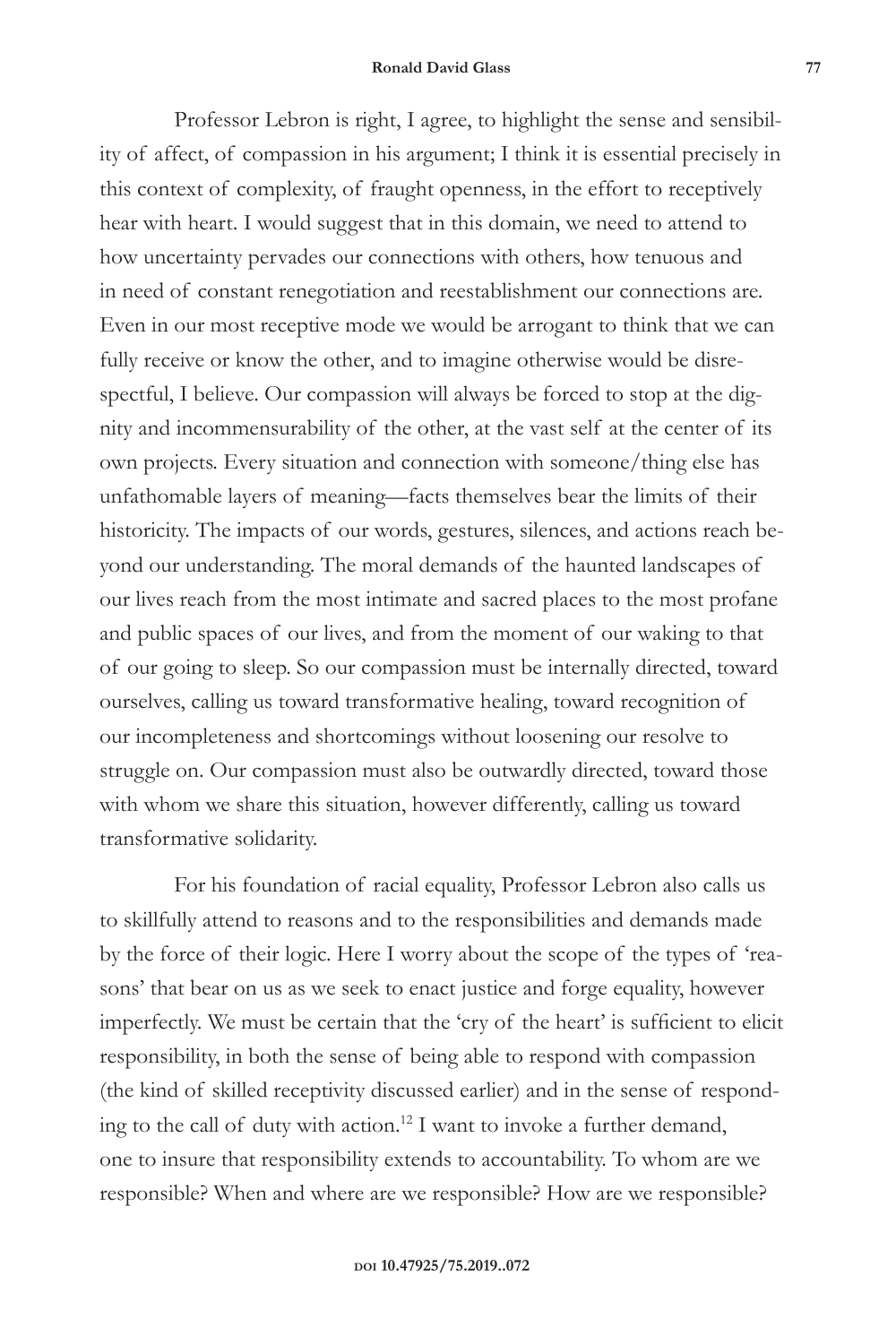These are questions that draw us toward accountability, toward public examination of our efforts to become more and more responsible for the historic task of transforming racism (and other forms of oppression).

Public responsibility and accountability can only occur in communities of practice that have made a commitment to struggle to transform the colonial-racist situations that endure into the present.<sup>13</sup> Where are such communities? Certainly we find these communities within movements for social justice and the multiple articulated spaces of gathering wherein people strategize how to transform their lives, then endeavor to enact their vision of limit-breaking changes, and then subject their new situation in turn to its own cycle of critique and change. Where are these communities today? What will help form these communities where they do not now exist? What are the existential encounters and practices that can awaken us from the everyday sleepwalking of our lives, pull us up short to see ourselves and our situation within new horizons, and draw us into the sustained commitment needed both to know and imagine otherwise and also to persist in the effort to remake everyday life despite the enormity of the task and the relentlessness of the push back to maintain the status quo?<sup>14</sup>

In this regard, I think we should question strategies meant to elicit shame or guilt. Just as no world historical social justice movement has grown from the Alinsky approach to community organizing (first "rub raw the sores of humanity" to provoke anger-generated energy to build relational power that can achieve near-term winnable goals), I think it is unlikely that a movement can be generated from shame or guilt. These are more likely to induce hiding, withdrawal, or a turning away from the moral breach. Although ethical breaches may draw our attention, they do not necessarily elicit our intention. Movements build from and engender critical hope and imagined futures that are not unrealizable utopia but are rather feasible dreams that lay out next steps for bringing into being today the reality desired for tomorrow.<sup>15</sup>

To change ourselves and the world around us takes struggle, determination, love of others and ourselves. The praxis of ethical movements wields coercive force not because we fall short (which is necessarily the case)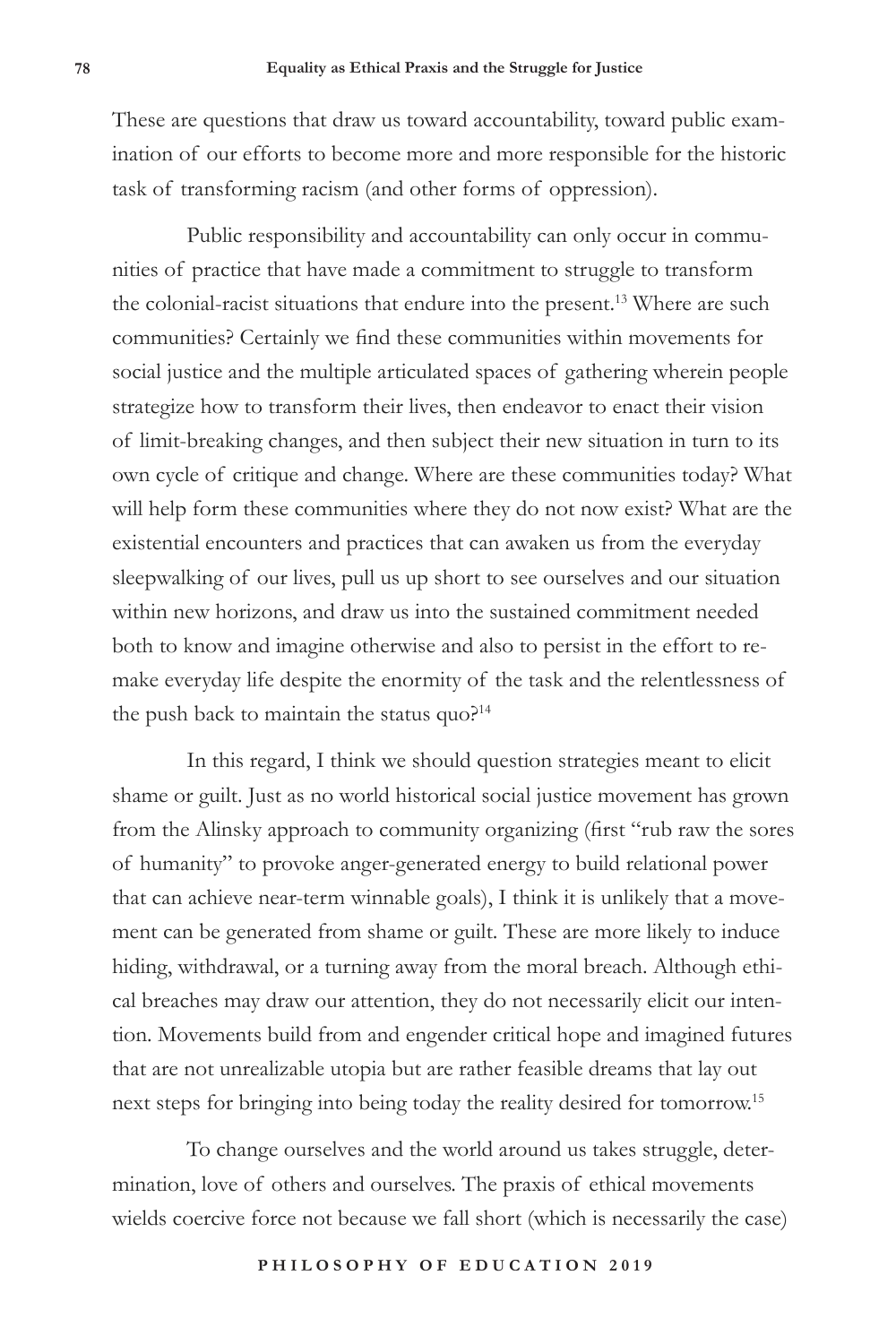## **Ronald David Glass 79**

and call ourselves to account, but because we are moved into, and sustained within, struggles for justice because of our love for ourselves and others, our children and grandchildren, our sisters and brothers, our parents and grandparents. It is the truth of the experiences of love and equality that have resisted all colonial and racist efforts to erase them that provides the kind of transformative hermeneutic that is needed in the methodology of the oppressed.16

Like Professor Lebron, I seek a philosophy of moral agency that is grounded not in a monadic one, but in a relational many, in an expansive and inclusive moral community that speaks not in a monologue, but rather in polyphonic dialogue. As he said, "Our moral principles have the force they do because of the practices and relationships in which we find ourselves engaged."17 The challenge for us is to forge such moral communities of practice in all of our spheres of activity—in academe; in our mosques, synagogues, and churches; in our union halls; in our community and neighborhood organizations. These must be communities of practice that do not aim to recuperate the ethicality of whites or aim for some kind of moral purity that is impossible and that elides moral responsibility.18 These must be forms of community that accept and take ownership of all the injustices that plague it. I am reminded of a prayer in my tradition that is said aloud by the entire community on the most holy day of the year, a prayer in which we each take responsibility for whatever injustices, crimes, or immoralities exist in the community as a whole and speak it aloud as our own: *I* have lied; *I* have stolen; *I* have murdered; *I* am racist; *I* am sexist; etc. When we each become accountable to the other for the injustices into which we have been thrown, when we create communities that support one another to heal and change ourselves and our situations, we can embark on a journey toward equality as an ethical collective praxis. This is not all grim and disheartening since it is inspirited by love and solidarity. When looking to what we need, Professor Lebron invoked Elise Springer's moral responsiveness—the "social dance or struggle, or conversation—of mutual transformation" that is at the core of remaking ourselves and our world.19 It is in this space of movement that